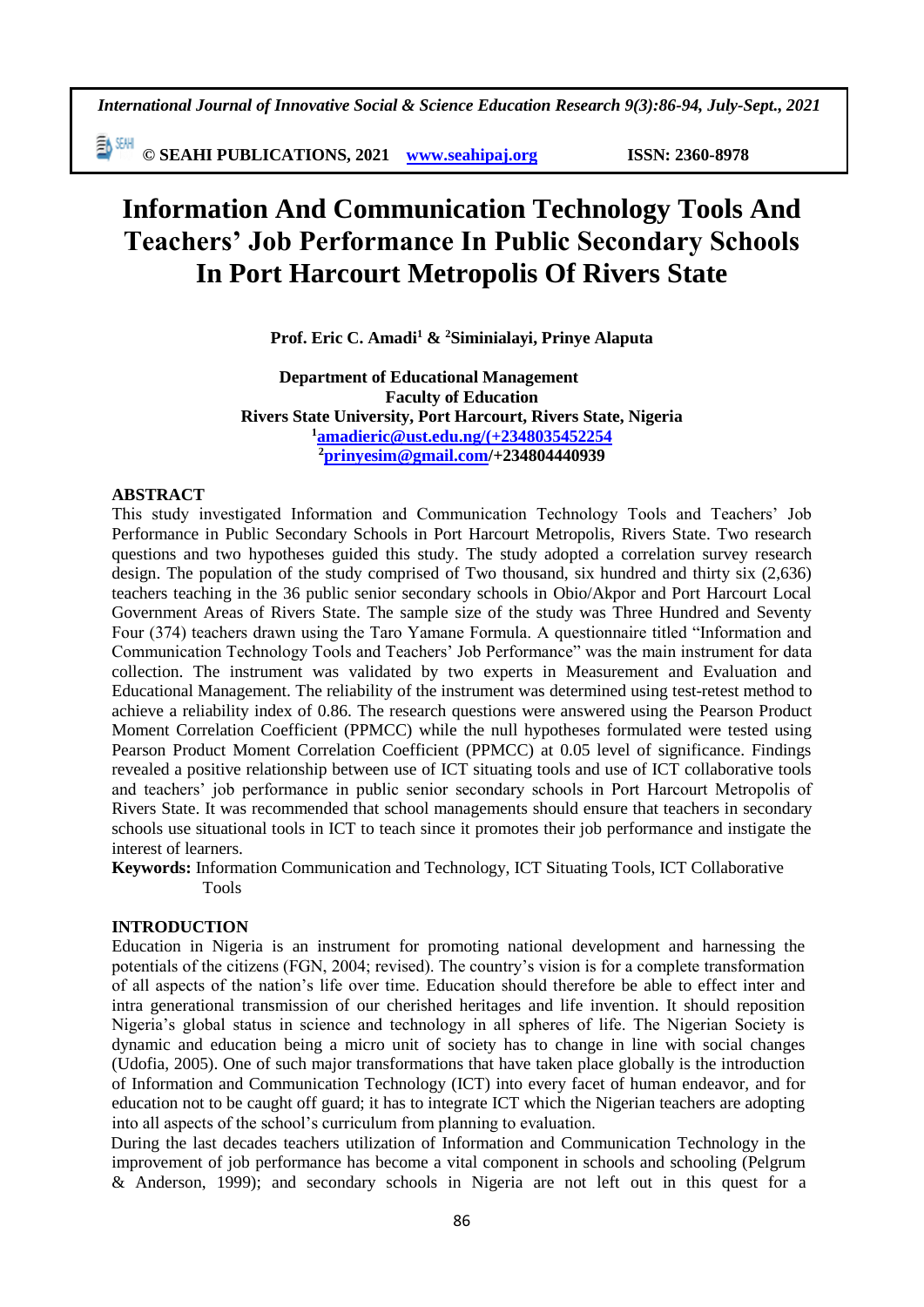technologically-driven economy. ICT implementation by teachers has affected schools' functioning at multiple levels and increased their job performance. Subsequently teachers' utilization of teaching aids such as ICT tools cannot be overemphasized. Madueke (2011), pointed out that use of improvised materials and teaching aid in the art of teaching not only engage both the students' auditory and sensory organs in the art of teaching, but they also help students to remember effectively contents learnt. Today, the use of Information and Communication Technology gadgets to teach contents in different subjects has even proved to be a better teaching aid. This claim is supported by UNESCO Information and Communication Technology Competency Framework for Teachers (ICT CFT) (2011) which highlighted gains in using ICT to teach students such as; the fact that use of ICT gadgets to teach students makes the content taught more interesting to the students and sustains their attention as new technological device is used to learn, and this makes contents taught to appear interesting and fun.

Information and communication tools are very important for the development of education as well as its numerous stakeholders. Therefore, the field of education has been affected by the penetrating influence of Information and Communication Technology. Undoubtedly, ICT has impacted on the quality and quantity of teaching, learning and research in traditional and distance educational institutions. In concrete terms, ICT can enhance teaching and learning through its dynamic, interactive and engaging content, and it can provide real opportunities for individualized instruction. ICT has the potential to accelerate, enrich and deepen skills, motivate and engage students in learning. Studies have also been carried out on this, for instance, Ashar and Sharoon, (2016) in their study on students and teachers perceptions of ICT use in classroom: Pakistani classrooms confirmed that the use of Information and Communication Technology (ICT) has become a major driving force in transforming education throughout the world. The usage of ICT in Pakistan has increased many folds in the last 10 years. The latest educational policy of the Government of Pakistan has stressed on using ICT in schools. The curriculum documents have also suggested teachers to integration ICT in their classrooms teaching and learning processes.

Information and Communication Technology consists of various tools and systems that can be exploited by capable and creative teachers to improve teaching and learning situations. Lim and Tay in U.K. Essay (2013) identified five dimensions of ICT tools for teaching to include informative tools, resignation tools, constructive tools, communicative tools and collaborative tools. Expatiating on these tools, the informative tools include internet, network virtual drive, intranet systems, homepage; the 1) Informative tools - Internet, Network Virtual Drive, Intranet systems, Homepage, etc. (2) resignation devices - CD-ROM, etc. (3) Constructive tools - MS Word, PowerPoint, FrontPage, Adobe Photoshop, Lego Mindstorm, etc. 4) Communicative tools - e-mail, SMS, etc. (5) Collaborative tools - discussion boards, etc. forum

These tools also help to relate school experiences to work practices, create economic viability for tomorrow's workers, strengthen teaching and provide opportunities for connection between school and the world (Cradler, 2004). Information and Communication Technologies are essential tools in any educational setting. They have the potentials of being used to meet the learning needs of individual students, promote quality of educational opportunities, increase self-efficacy and independence of learning amongst students and improve teachers' professional development. ICT offers great opportunities for revolutionizing school administration (Kirschner & Woperies, 2005). It motivates and engages students in learning as they are encouraged to be more independent and responsible for their own learning. It helps to relate academics to the practice of today's work as the influence of ICT is pervasive in every field.

Teaching with the aid of ICT tools have been proved to aid better understanding and performance by students, (UNESCO ICT CFT, 2011), but teachers cannot teach if they do not possess requisite ICT competencies for teaching. For students to learn how to search for knowledge using ICT tools, teachers must be able to guide them in this task. Therefore, the study seeks to determine the relationship between ICT tools and teachers job performance in Public senior secondary schools in Port Harcourt Metropolis of Rivers State.

#### **Conceptualization of Information and Communication Technology (ICT)**

The concept of information and communication technology is used to describe an array of technological gadgets ranging from computer to modern media gadgets which are primarily used to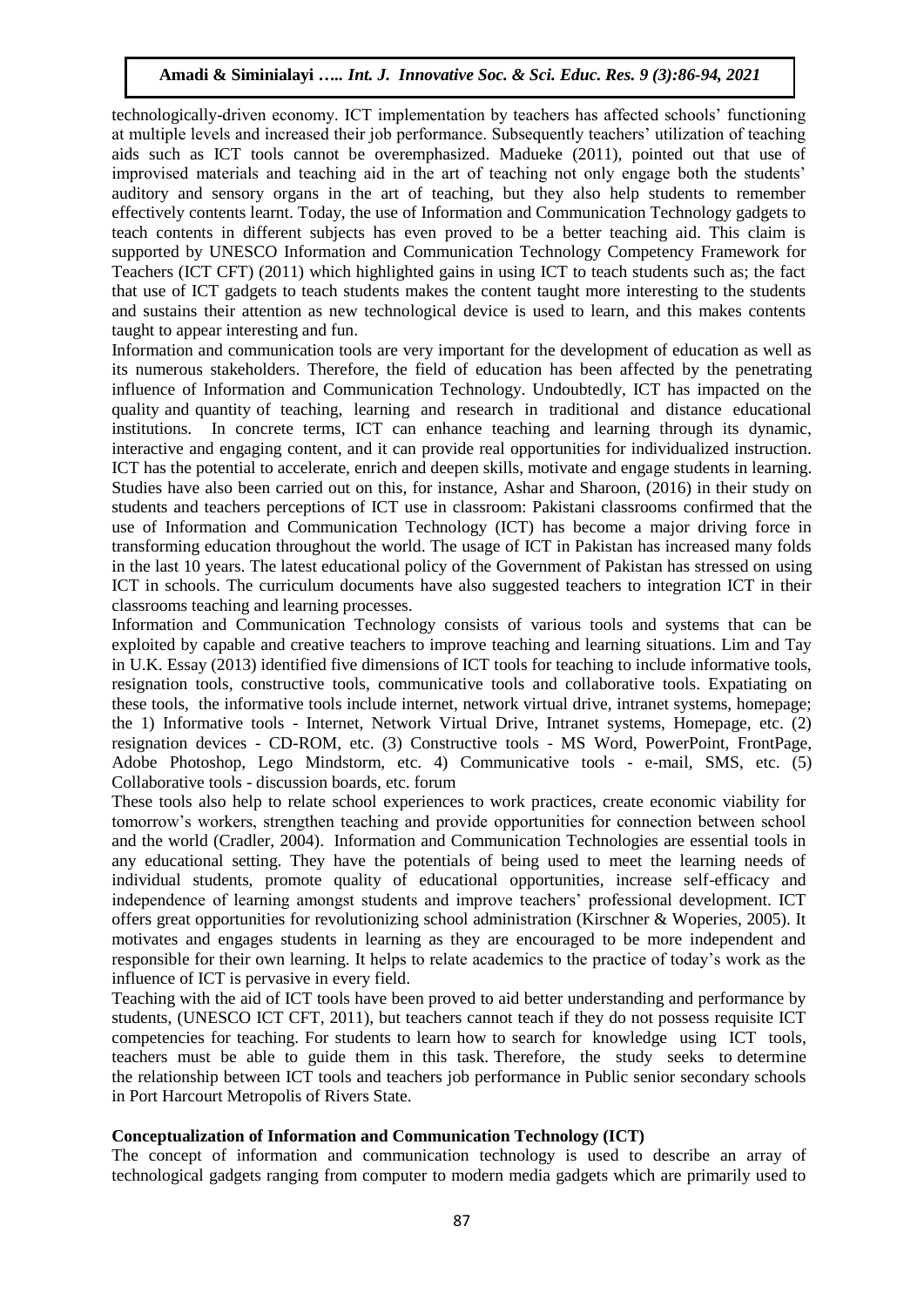share and communicate information. Information and communication technology (ICT) is the catchphrase used to describe a range of technologies for gathering storing retrieving processing analyzing and transmitting instruction (Uroko, 2006). The term Information according to Aliyi (2009) can be viewed as crude data that are processed into meaningful form: (Oyeyinika, 2001). Thomas and Ballard cited in Uroko (2006) stated that information is never valuable unless it is communicated in the right way to the user.

Communication on the other hand is a process of information dissemination. This information may be fact told, heard or discussed. Communication covers a wider spectrum than information. Communication according to Laudon (2007) is the process of transmitting information and understanding from one individual to another. In the view of Hadiza as cited by Uroko (2006), it is an interpretive medium of self – expression. The material are just like tools with which the communicator expresses his or her creative ideas. Also communication is a transaction: symbolic process which gives people the opportunity to relate and manage the environment by establishing human contact, exchanging information, reinforcing the attitude and behaviors of others (Ike, 2009). On the same line communication is a process of information exchange between two or more individuals or organization. Thus communication is a two – way process which involves imparting information to people (Danape, 2000)

Technology is the systematic application of scientific or other organized knowledge to practical tasks in schools and industries (Okeke, 2006). It is a complete integrated process for analyzing problems controlling and evaluating those problems. Teaching using technology is seen as a complex integrated organization of men and machines ideas procedure and management. It also includes process system management and control mechanism involving human and non–human (Imogie, 2008). Communication technologies include all media employed in transmitting audio, video, data and multimedia messages through hosts such as cable satellite wireless radio, infra-red, Bluetooth and Wi-Fi. Network technologies include personal Area Network (PAN), Campus Area Network (CAN), internets, extranets, Location Area Networks (LANs), and the Wireless Area Networks (WANs) (Danape, 2000). Computer technologies include all removable media such as optical disk (a rigid computer storage disk with data stored as tiny pits in the plastic coating, readable by laser beam), disk flash memories, video books, multimedia projectors, interactive electronic board and continuously emerging state of-the-art personal computer Mobile technologies comprising mobile phones, personal digital assistance (PDAs) and palmtops. These technologies have made global information easily accessible.

Vincent and Vincent cited in Uroko (2006), defined information technology as new way of storing, processing and transmitting information which was brought about by rapid development in electronic computing. Information and communication technology (ICT) also is seen as the study of concepts skills processes and applications of designs for representing hypothetical or human relationships created, collected, stored, retrieved, manipulated, protected and presented electronically. It refers to a whole range of technologies involved in information processing and electronic communications.

French (2006) defines ICT as "a broad based technology including methods management and application that supports the creation, storage, manipulation and communication of information. Information and communication technology can also be seen as a modern way of making information easily accessible to most people. According to Nworgu (2006), ICT originated as information technology but it later became obvious that the communication component ought to be highlighted because of its significance. It was then that the concept transformed to information and communication technology (ICT).

Advances in ICT have progressively reduced the costs of managing information enabling individuals and organizations to undertake the related tasks much more efficiently and to introduce innovation in research processes and organizational structures. ICT when applied to education enhances the delivery and access to knowledge and improves the curriculum. It produces richer leaning outcomes compared to education without ICT. It encourages critical thinking and offers unlimited means of achieving educational goals. The key thing is not in ICT itself but in understanding ICT and effectively employing it in the delivery of knowledge and reaching goals in less time. ICT is used as a means but not as an end.

Four major approaches according to the UNESCO-ICT framework; have been identified for effectively employing ICT in education. They are the Emerging, Applying, Infusing and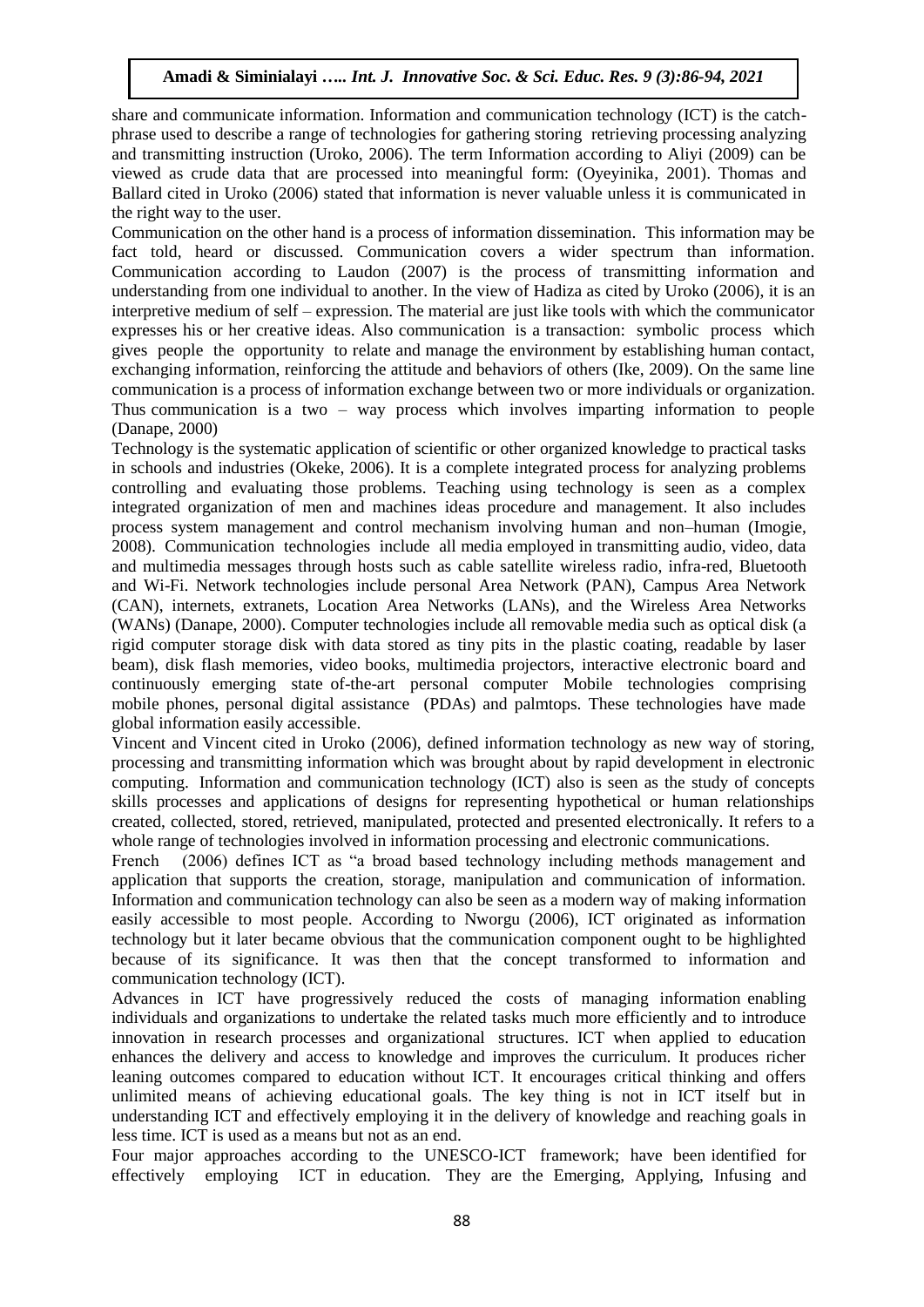Transforming approaches that constitute ICT optimization stages in education. These approaches are simultaneous and depend on each other for maximum benefit from ICT application to teaching. Information and communication technology (ICT) for this study is an electronic based technology generally used to collect, store, process and package information as well as providing access to knowledge. More also, it includes various technologies and their application such as the use of computer micro–electronic devices and satellite and communication technology. It is the processing, maintenance and the use of all forms of computer communication network and mobile technologies to mediate information.

#### **Dimensions of Information and Communication Technology Tools for Teachers**

Information and Communication Technology consists of various tools and systems that can be exploited by capable and creative teachers to improve teaching and learning situations. Information and communication technology tools have different dimensions and uses. Their usage depends on the objective the user intends to achieve where applicable. The tools are many and a lot of them spring up frequently hence; the researcher decided to group the ICT tools into the following subheadings which are in line with Lim and Tay (2013) method of ICT tools grouping.

The two dimensions of ICT tools listed above are discussed in more detail under the following headings.

#### 6. **ICT Situating Tools**

Situating tools is a system that lay the students in the environment where it involves a context and the occurrence of a situation. Examples of such systems include simulation, virtual reality and multiuser domain. Situating tools software tools such as CD-ROM. CD-ROM offers hypermedia<br>application which gives better opportunities for teachers to enhance learning application which gives better opportunities for teachers to enhance learning environment. Hypermedia application covers more than one of the following media such as text, audio, graphic images (still images), animation and video clips. Hypermedia applications are well integrated in the learning environment to enhance student autonomy and thinking (Cheung & Lim, 2000). A multimedia presentation topic will help students to conceptualize the ideas of the real world by integrating the theories in the practical application of real-world situations. It is to increase students' ability to use the conceptual tools of the discipline in authentic practice (Phillips, 2004). Multimedia able to put the amazing array of resources on student and lecturer resources on teaching and student 1control. Multimedia learning activate learning to create a more dynamic, interactive, collaborative, and satisfying

#### 7. **ICT Collaborative Tools**

Collaboration tools of ICT is currently the focus of much interest and emerging as development of new tools that make online collaborative projects draw a realistic option for a distributed group work. Internet can be used for many collaborative activities such as meetings, discussions are taking place, working in the document, information dissemination, and other tasks. Interactive electronic whiteboard is not just used as tools for meeting and development, but recently became the most popular tool among teachers. Whiteboard is an electronic device that interfaces with the computer where the computer image is displayed on the board that can be manipulated interactively (Weiser  $\&$ Jay, 1996). This tool is increasingly popular with teachers, when used in conjunction with a computer and a video projector that produces interactive learning community. Instead of having to crowd around one or two computers, interactive whiteboard not only display the materials, but also to respond to human interaction with computer commands and orders on a touch screen. In addition, these technologies provide impulsive information sharing, constructing knowledge and stimulate personal growth (Mona, 2004). Other collaborative tools, such as E-mail messaging, Wireless Application Protocol (WAP) and General Packet Radio Services (GPRS) embedded in micro-browser equipped mobile phones or GPRS enabled handheld computers are other ICT tools that that can link students in different geographic locations exceeding the boundaries of class. In addition, the development of mobile phone and PDA allows learners to exchange information in a short time simultaneously and asynchronously, and provides flexibility for one-one, one-to-many and many-tomany communication, especially for the online discussion forum. (Lim & Tay, 2013).

#### **Statement of the Problem**

In the past, the most popular method of teaching was the didactic method of teaching where it was only based on just teacher and student interactions. But due to changes and evolution of knowledge,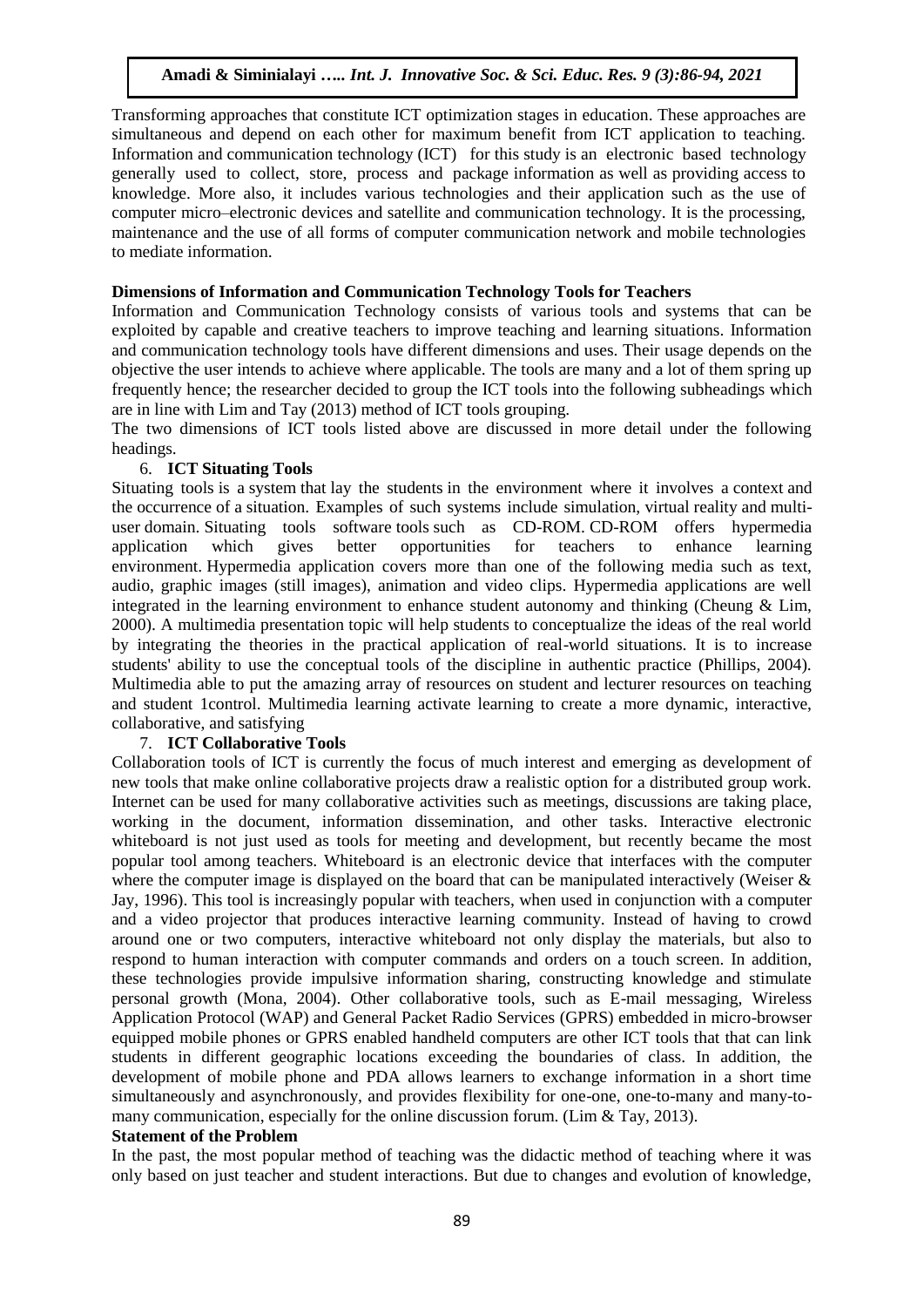teachers apply various tools to facilitate learning and pass information effectively to the student. One of such innovative methods of teaching now is the use of Information and Technology (ICT) tools to improve teaching and learning. The use of these ICT tools has come to stay to simplify some of the challenges both teachers and students face during teaching-learning situations.

There has been documented evidences that the use of ICT tools encourage, stimulate and facilitate effective learning. No doubt a lot of authorities have continued to encourage the application of ICT tools in teaching-learning situations. The researcher is also concerned about the use of ICT tools to enhance teaching and learning, hence, the researcher decided to study Information and Communication Technology Tools and Teachers' Job Performance in Public Secondary Schools in Port Harcourt Metropolis of Rivers State to find out the relationship between ICT tools and teachers' Job Performance.

## **Purpose of the Study**

The purpose of the study was to determine the relationship between Information and Communication Technology Tools and Teachers' Job Performance in Public Senior Secondary Schools in Port Harcourt Metropolis of Rivers State. Specifically, the study sought to:

- 1. determine the relationship between use of ICT situating tools and teachers' job performance in Public Senior Secondary schools in Port Harcourt Metropolis of Rivers State.
- 2. examine the relationship between use of ICT collaborative tools and teachers' job performance in Public Senior Secondary schools in Port Harcourt Metropolis of Rivers State.

## **Research Questions**

- 6. What is the relationship between use of ICT situating tools and teachers' job performance in Public Senior Secondary schools in Port Harcourt Metropolis of Rivers State?
- 7. What is the relationship between use of ICT collaborative tools and teachers' job performance in Public Senior Secondary schools in Port Harcourt Metropolis of Rivers State?

#### **Hypotheses**

- Ho<sup>1</sup> There is no significant relationship between the use of ICT situating tools and teachers' job performance in Public Senior Secondary schools in Port Harcourt Metropolis of Rivers State.
- Ho<sup>2</sup> There is no significant relationship between the use of ICT collaborative tools and teachers' job performance in Public Senior Secondary schools in Port Harcourt Metropolis of Rivers State.

#### **METHODOLOGY**

The study adopted a correlational research design. The population of the study was 2,636 teachers from 36 public senior secondary schools in Obio/Akpor and Port Harcourt Local Government Areas of Rivers State. A sample size of 347 teachers was drawn using Taro Yamane's formula. The instrument for the study was a self-designed questionnaire titled "Information and Communication Technology Tools and Teachers' Job Performance Questionnaire (ICTTTJPQ)". The instrument had two (2) sections, sections A and B. Section A dealt with demographic information while Section B had 8 questionnaire items. The instrument was validated by experts in the Departments of Educational Management and Measurement and Evaluation. The reliability of the instrument was determined using test-retest method and a reliability index of 0.86 was obtained using Pearson Product Moment Correlation Coefficient for the correlation of scores. The research questions were answered using the Pearson Product Moment Correlation Coefficient (PPMCC) or "r" while the null hypotheses

formulated were tested using t-transition at 0.05 level of significance.  $t = \sqrt{\frac{n-2}{r^2}}$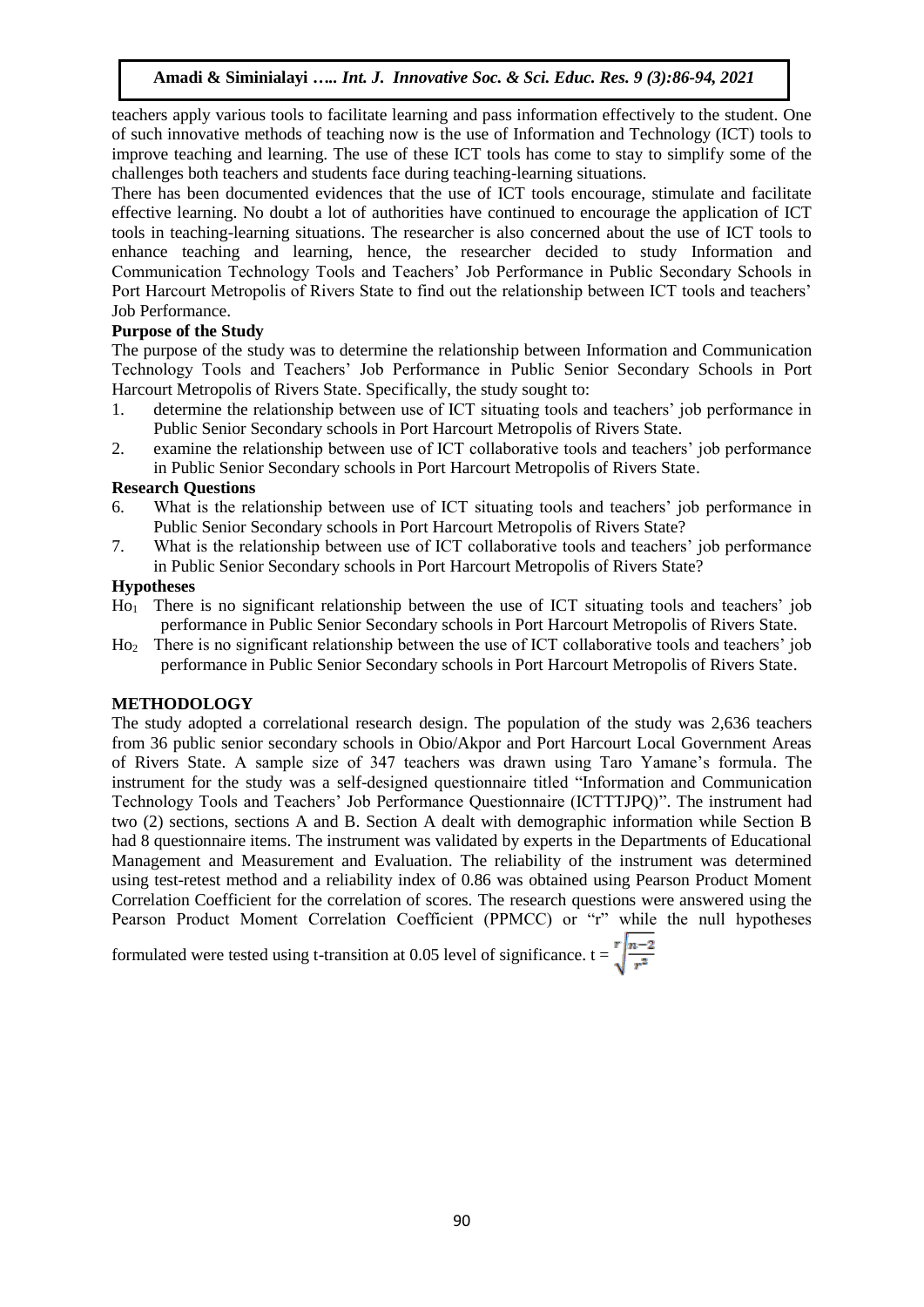#### **RESULTS**

**Research Question 1:** *What is the relationship between use of ICT situating tools and teachers' job performance in Public Senior Secondary schools in Port Harcourt Metropolis of Rivers State?*

**Table 1: Summary of Pearson Product Moment Correlation Coefficient on the Relationship Between Use of ICT Situating Tools and Teachers' Job Performance in Public Senior Secondary Schools.**

|                                                |                                                                   | <b>USE OF ICT</b><br><b>SITUATING TOOLS</b> | <b>TEACHERS' JOB</b><br><b>PERFORMANCE</b> |
|------------------------------------------------|-------------------------------------------------------------------|---------------------------------------------|--------------------------------------------|
| USE OF ICT<br><b>SITUATING</b><br><b>TOOLS</b> | <b>Pearson Correlation</b><br>$Sig. (2-tailed)$                   |                                             | $.727**$<br>.000                           |
|                                                | N                                                                 | 347                                         | 347                                        |
| <b>TEACHERS' JOB</b><br><b>PERFORMANCE</b>     | Pearson Correlation<br>$Sig. (2-tailed)$                          | $.727**$<br>.000                            |                                            |
|                                                | N<br>**. Correlation is significant at the 0.01 level (2-tailed). | 347                                         | 347                                        |

#### **Source: Researcher's SPSS Data output (2021).**

Table 1 showed the responses to questionnaire items 1-4 on use of ICT situating tools and teachers' job performance. Table 1 above shows that there is a high and positive relationship between use of ICT situating tools as a variable for Information and Communication Technology Tools and teachers' job performance in Public Senior Secondary Schools in Port Harcourt Metropolis with a Pearson Product Moment Correlation Coefficient value of .727<sup>\*\*</sup>.

**Research Question 2:** *What is the relationship between use of ICT collaborative tools and teachers' job performance in Public Senior Secondary schools in Port Harcourt Metropolis of Rivers State?*

**Table 2: Summary of Pearson Product Moment Correlation Coefficient on the Relationship Between Use of ICT Collaborative Tools and Teachers' Job Performance in Public Senior Secondary Schools.**

| <u>UCHUUMI</u>                                     |                                                              |                                                           |                                            |
|----------------------------------------------------|--------------------------------------------------------------|-----------------------------------------------------------|--------------------------------------------|
|                                                    |                                                              | <b>USE OF ICT</b><br><b>COLLABORATIVE</b><br><b>TOOLS</b> | <b>TEACHERS' JOB</b><br><b>PERFORMANCE</b> |
| USE OF ICT<br><b>COLLABORATIVE</b><br><b>TOOLS</b> | Pearson Correlation<br>Sig. (2-tailed)                       |                                                           | $.543**$<br>.000                           |
|                                                    | N                                                            | 347                                                       | 347                                        |
| <b>TEACHERS' JOB</b><br>PERFORMANCE                | Pearson Correlation<br>$Sig. (2-tailed)$                     | $.543**$<br>.000                                          |                                            |
|                                                    | N                                                            | 347                                                       | 347                                        |
|                                                    | **. Correlation is significant at the 0.01 level (2-tailed). |                                                           |                                            |

#### **Source: Researcher's SPSS Data output (2021).**

Table 2 revealed the responses to questionnaire items 5-8 on use of ICT collaborative tools and teachers' job performance. The table further indicated that there is a positive but moderate relationship between use of ICT collaborative tools as a variable for Information and Communication Technology Tools and teachers' job performance in Public Senior Secondary Schools in Port Harcourt Metropolis with a Pearson Product Moment Correlation Coefficient value of .543<sup>\*\*</sup>.

#### **Hypotheses**

Ho<sup>1</sup> There is no significant relationship between the use of ICT situating tools and teachers' job performance in Public Senior Secondary schools in Port Harcourt Metropolis of Rivers State.

**Table 3: Summary of t-test Transition on the Significant Relationship Between Use of ICT Situating Tools and Teachers' Job Performance in Public Senior Secondary Schools.**

| <b>Variables</b>                                                                                      | N   | Df  | r-value   | t-cal. | t-crit. | LS   | <b>Decision</b> |
|-------------------------------------------------------------------------------------------------------|-----|-----|-----------|--------|---------|------|-----------------|
| USE OF ICT SITUATING                                                                                  |     |     |           |        |         |      |                 |
| <b>TOOLS</b>                                                                                          |     |     |           |        |         |      |                 |
|                                                                                                       | 347 | 345 | $.727***$ | 16.43  | ±1.96   | 0.05 | Rejected        |
| <b>TEACHERS' JOB</b>                                                                                  |     |     |           |        |         |      |                 |
| PERFORMANCE                                                                                           |     |     |           |        |         |      |                 |
| $C_1, \ldots, D_n, \ldots, L_n, A_n \in \mathbb{R} \setminus \mathbb{R} \setminus \{1, \ldots, L_n\}$ |     |     |           |        |         |      |                 |

**Source: Researcher's SPSS Data output (2021).**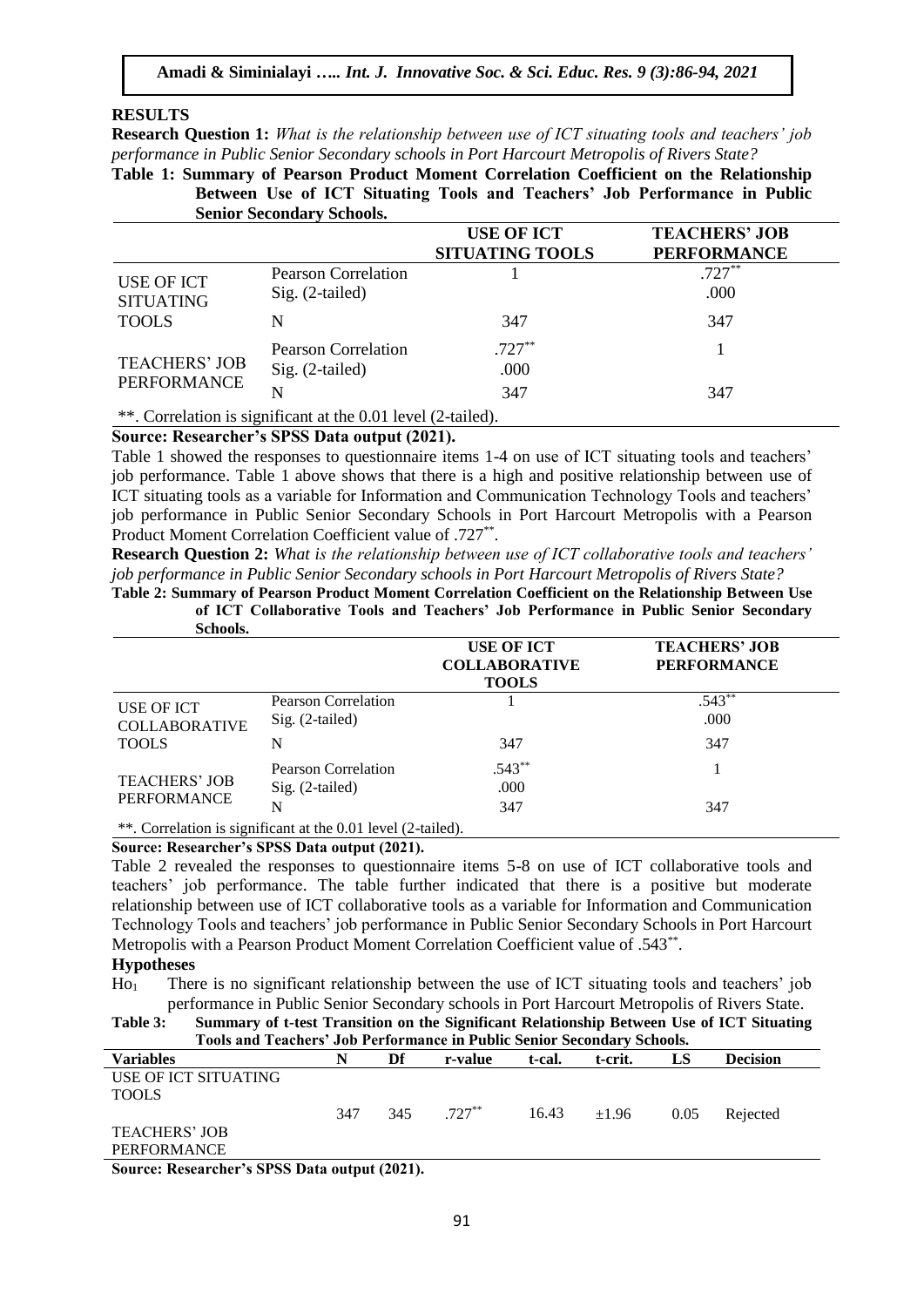Table 3 above displayed the t-test Transition summary on the significant relationship between use of ICT situating tools and teachers' job performance in Public Senior Secondary Schools in Port Harcourt Metropolis of Rivers State. The result showed that a t-test transition value of 16.43 which was greater than the t-critical value of  $\pm 1.96$ . Therefore, the null hypothesis was rejected at 0.05 level of significance and 345 degree of freedom, and the alternative hypothesis was upheld which stated that there is a significant relationship between the use of ICT situating tools and teachers' job performance in Public Senior Secondary schools in Port Harcourt Metropolis of Rivers State. It was therefore concluded that there is a significant relationship between use of ICT situating tools and teachers' job performance.

- Ho<sup>2</sup> There is no significant relationship between the use of ICT collaborative tools and teachers' job performance in Public Senior Secondary schools in Port Harcourt Metropolis of Rivers State.
- **Table 4: Summary of t-test Transition on the Significant Relationship Between Use of ICT Collaborative Tools and Teachers' Job Performance in Public Senior Secondary Schools.**

| <u>U UAAV VAUT</u>   |     |     |          |        |            |      |                 |
|----------------------|-----|-----|----------|--------|------------|------|-----------------|
| <b>Variables</b>     | N   | Df  | r-value  | t-cal. | t-crit.    | LS   | <b>Decision</b> |
| USE OF ICT           |     |     |          |        |            |      |                 |
| <b>COLLABORATIVE</b> |     |     |          |        |            |      |                 |
| <b>TOOLS</b>         |     |     |          | 16.43  |            |      |                 |
|                      | 347 | 345 | $.543**$ |        | $\pm 1.96$ | 0.05 | Rejected        |
| <b>TEACHERS' JOB</b> |     |     |          |        |            |      |                 |
| PERFORMANCE          |     |     |          |        |            |      |                 |

#### **Source: Researcher's SPSS Data output (2021).**

Table 4 above displayed the t-test Transition summary on the significant relationship between use of ICT collaborative tools and teachers' job performance in Public Senior Secondary Schools in Port Harcourt Metropolis of Rivers State. The result showed that the t-test transition value of 16.43 was greater than the t-critical value of  $\pm 1.96$ . Therefore, the null hypothesis was rejected at 0.05 level of significance and 345 degree of freedom, and the alternative hypothesis was upheld which states that there is a significant relationship between the use of ICT collaborative tools and teachers' job performance in Public Senior Secondary schools in Port Harcourt Metropolis of Rivers State. It was therefore concluded that there is a significant relationship between use of ICT collaborative tools and teachers' job performance.

#### **DISCUSSION OF FINDINGS**

Findings on research question 1 revealed that there is a high and positive relationship between use of ICT situating tools as a variable for Information and Communication Technology Tools and teachers' job performance in public senior secondary schools in Port Harcourt Metropolis with a Pearson Product Moment Correlation Coefficient value of .727<sup>\*\*</sup>. Hypothesis 1 on table 3 also showed that there is a positive significant relationship between the use of ICT situating tools and teachers' job performance in public senior secondary schools in Port Harcourt Metropolis of Rivers State with t-test transition value of 16.43 which was greater than the t-critical value of  $\pm 1.96$ . The above findings agree with Cheung and Lim (2000) who noted that hypermedia applications are well integrated in the learning environment to enhance student autonomy and thinking. Also in support Phillips (2004) asserted that it increases students' ability to use the conceptual tools of the discipline in authentic practice.

Findings on research question 2 revealed that there is a positive but moderate relationship between use of ICT collaborative tools as a variable for Information and Communication Technology Tools and teachers' job performance in public senior secondary schools in Port Harcourt Metropolis with a Pearson Product Moment Correlation Coefficient value of .543<sup>\*\*</sup>. Hypothesis 2 on Table 4 also showed that there is a positive significant relationship between the use of ICT collaborative tools and teachers' job performance in public senior secondary schools in Port Harcourt Metropolis of Rivers State with t-test transition value of 16.43 which was greater than the t-critical value of  $\pm 1.96$ . The above findings are in tandem with Lim and Tay (2013) who buttressed that the development of mobile phone and PDA allows learners to exchange information in a short time simultaneously and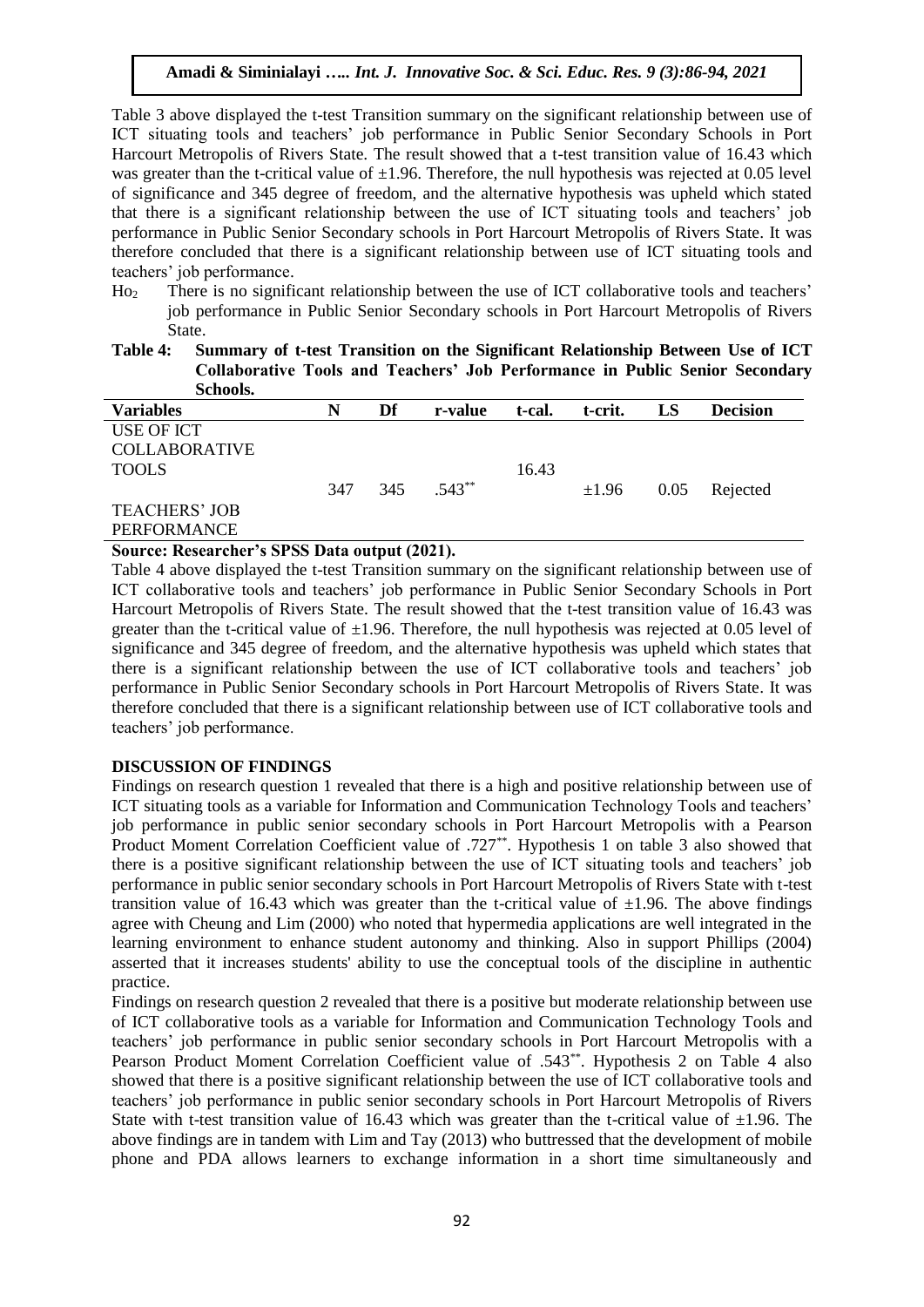asynchronously, and provides flexibility for one-one, one-to-many and many-to-many communication, especially for the online discussion forum.

#### **CONCLUSION**

The study concluded that use of ICT situating tools and use of ICT collaborative tools have a positive relationship with teachers' job performance in public senior secondary schools in Port Harcourt Metropolis of Rivers State.

#### **RECOMMENDATIONS**

- 1. School managements should ensure that teachers in secondary schools use situational tools in ICT to teach since it promotes their job performance and instigate the interest of learners.
- 2. Provision of collaborative tools in ICT should be made available to secondary schools by Government at various levels and teachers trained in its usage in order enhance their job performance.

#### **REFERENCES**

- Aliyi, E. (2009). *Role of Information and communication Technology in globalization. Information and Communication Technology and Computer Application*. Abuja: Pan of Press.
- Ashar, J.K. & Sharoon, J. (2016).Students and Teachers Perceptions of ICT Use in Classroom: Pakistani Classrooms. The Asian Conference on Technology in the Classroom 2016 Official Conference Proceedings
- Cheung, W. S., & Lim, S. C. R., (2000). Critical thinking in asynchronous online discussion: An investigation of student facilitation techniques. *New Horizons in Education*, 59(1), 52-65
- Cradler, J. (2004). Recent Research on the Effect of Technology on teaching and Learning: Retrieved [www.wested.org/education/research/htm](http://www.wested.org/education/research/htm)
- Danope, P. (2000). Effective communication skills in the classroom. *Journal of American Orators*. Retrieved fromwww.http//communicationskillsintheclassroom.com
- Essays, UK. (2013). Types of ICT Tools Education Essay. Retrieved from https://www.uniassignment.com/essay-samples/education/types-of-ict-tools-educationessay.php?vref=1
- Federal Government of Nigeria (2004). *The compulsory Free Universal Basic Education and other Related Mattes Act*. Lagos: Government Printer.
- ICT Competency Framework for Teachers (ICT-CFT) (2011). A World Bank, Ministry of Educational and Vocational Training of Tanzania, National Commission of Colleges of Education of Nigeria and GESCI Initiative. [https://unevoc.unesco.org/e](https://unevoc.unesco.org/e-forum/Synthesis_Report_ICT-CFT_Draft_Final_191011.pdf)[forum/Synthesis\\_Report\\_ICT-CFT\\_Draft\\_Final\\_191011.pdf](https://unevoc.unesco.org/e-forum/Synthesis_Report_ICT-CFT_Draft_Final_191011.pdf)
- Ike, D. (2009). *Communication in the classroom for effective teaching and learning*. New Jersey: Danville Publishing Co.
- Imogie G. (2008). Development of modern ICT and internet system in Agugu. *Journal of Information and Communication Technology and Computer Application.* 2, 55-64
- Kirshner, P & Woperies, I. G. (2005) Mind tools for teacher communities: A European perspective. *Technology, Pedagogy and Education*, 12(1), 127-149
- Lim, C. P. & Tay, L.Y. (2013). *Creating Holistic Technology-Enhanced Learning Experiences*: Tales from a Future School in Singapore. Netherlands (Rotterdam): Sense Publishers.
- Madueke, A. N (2011). *Perspectives on teacher education and ICT in the language classroom*: *An introduction to educational technologies in education*. Lagos: Sibon Books Ltd.
- Mona .L. (2004). New e-learning services based on mobile and ubiquitous computing: Ubi-learn project. CALIE04, International Conference on Computer Aided Learning in Engineering education, 16-18 février 2004, 2004, Grenoble, France. 6 p. ⟨[hal-00190186](https://telearn.archives-ouvertes.fr/hal-00190186)⟩
- Nworgu, B. G (2006). *Educational research: Basic issues and methodology*. Nsukka, Enugu: Nsukka University Trust Publishers.
- Okeke M. (2006). Information and Communication Technology in teaching and learning: Problems and prospects. Retrieved from

http//google/classroomproblemsinformationandcommunicationtechnoly.com